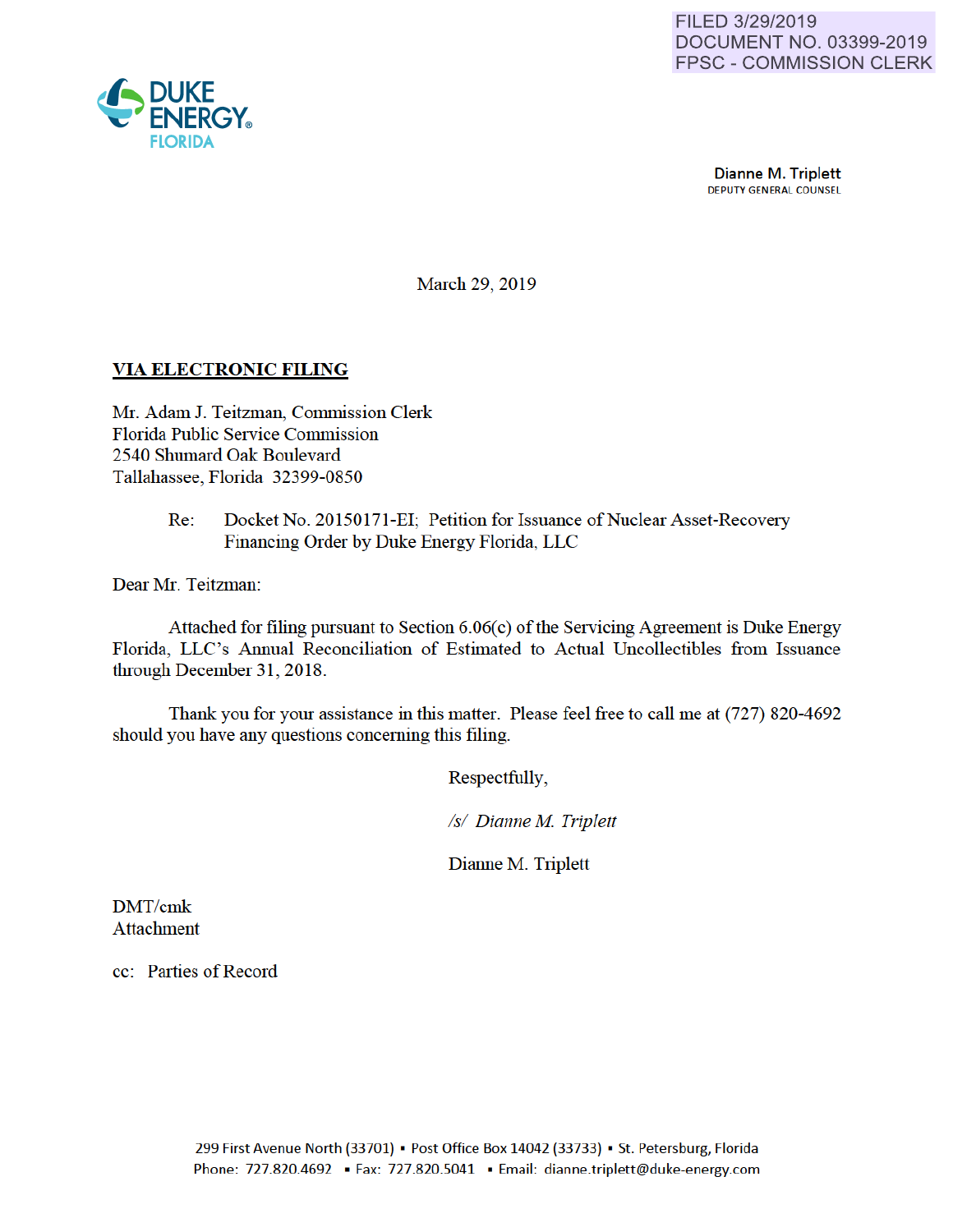## **CERTIFICATE OF SERVICE**

I HEREBY CERTIFY that a true and correct copy of the foregoing has been furnished via electronic mail to the following this  $29<sup>th</sup>$  day of March, 2019.

|                                             | $\sqrt{s}$ Dianne M. Triplett     |  |  |  |  |  |
|---------------------------------------------|-----------------------------------|--|--|--|--|--|
|                                             | Attorney                          |  |  |  |  |  |
|                                             |                                   |  |  |  |  |  |
| Theresa L. Tan                              | C. Rehwinkel / J. Kelly           |  |  |  |  |  |
| Office of the General Counsel               | <b>Office of Public Counsel</b>   |  |  |  |  |  |
| Florida Public Service Commission           | c/o The Florida Legislature       |  |  |  |  |  |
| 2540 Shumard Oak Blvd.                      | 111 West Madison Street, Room 812 |  |  |  |  |  |
| Tallahassee, FL 32399-0850                  | Tallahassee, FL 32399-1400        |  |  |  |  |  |
| <u>ltan@psc.state.fl.us</u>                 | rehwinkel.charles@leg.state.fl.us |  |  |  |  |  |
|                                             | kelly.jr@leg.state.fl.us          |  |  |  |  |  |
| Jon C. Moyle, Jr. / Karen A. Putnal         |                                   |  |  |  |  |  |
| 118 North Gadsden Street                    | James W. Brew                     |  |  |  |  |  |
| Tallahassee, FL 32301                       | <b>Stone Law Firm</b>             |  |  |  |  |  |
| jmoyle@moylelaw.com                         | 1025 Thomas Jefferson Street, NW  |  |  |  |  |  |
| kputnal@moylelaw.com                        | Eighth Floor, West Tower          |  |  |  |  |  |
|                                             | Washington, DC 20007-5201         |  |  |  |  |  |
| Robert Scheffel Wright / John T. LaVia, III | jbrew@smxblaw.com                 |  |  |  |  |  |
| Gardner Law Firm                            |                                   |  |  |  |  |  |
| 1300 Thomaswood Drive                       |                                   |  |  |  |  |  |
| Tallahassee, FL 32308                       |                                   |  |  |  |  |  |
| schef@gbwlegal.com                          |                                   |  |  |  |  |  |
| jlavia@gbwlegal.com                         |                                   |  |  |  |  |  |
|                                             |                                   |  |  |  |  |  |